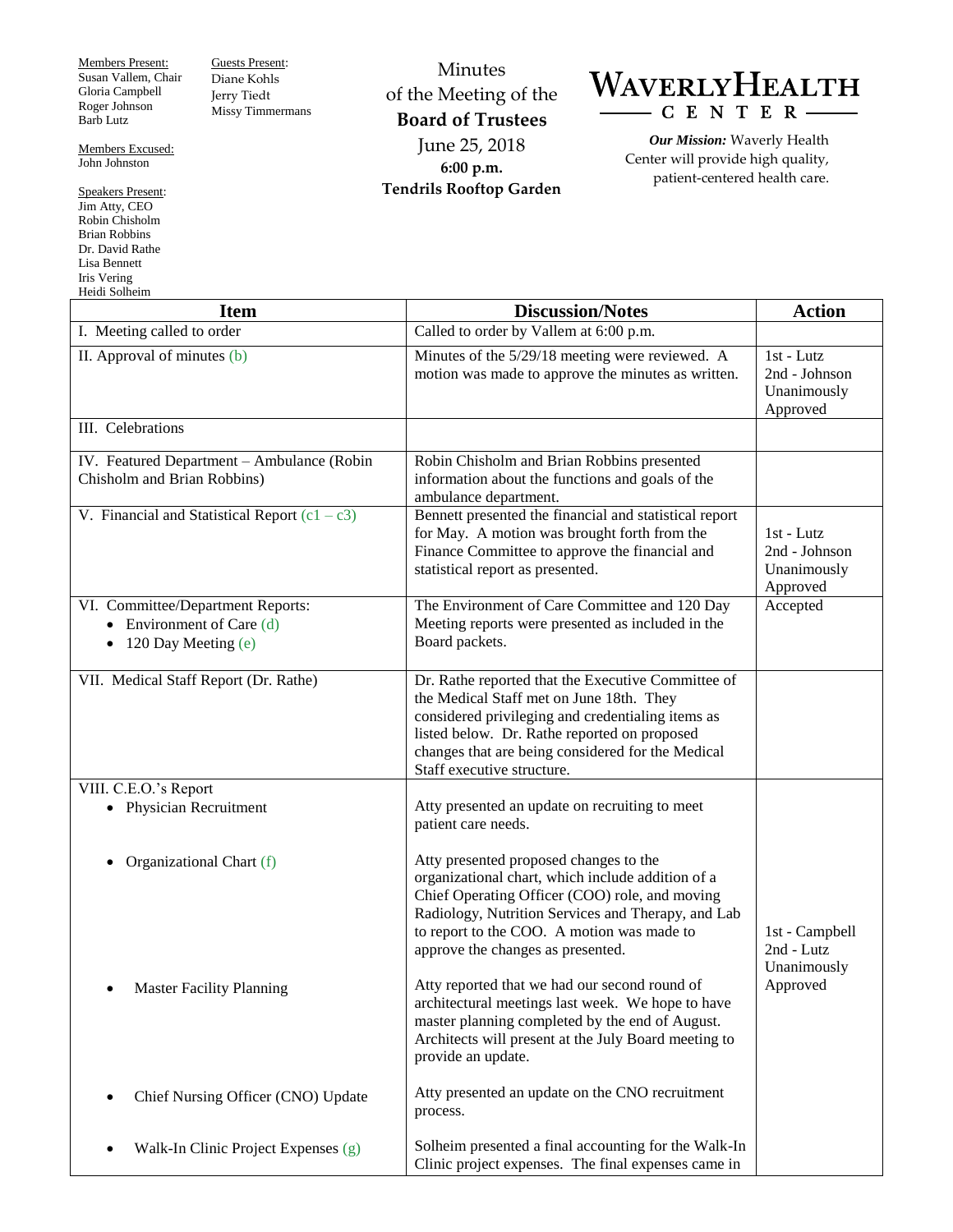|                                                                                          | at $$130,089.41$ . A motion was made to approve the                                               | $1st - Campbell$        |
|------------------------------------------------------------------------------------------|---------------------------------------------------------------------------------------------------|-------------------------|
|                                                                                          | \$6,089.41 variance.                                                                              | $2nd - Lutz$            |
|                                                                                          |                                                                                                   | Unanimously             |
| <b>Executive Committee of Medical Staff</b><br>Structure                                 | As presented in the Medical Staff report.                                                         | Approved.               |
| IX. Old Business                                                                         |                                                                                                   |                         |
| <b>Information Systems Update</b><br>$\bullet$                                           | Tiedt presented an information systems update,                                                    |                         |
|                                                                                          | noting that we are on track for November 1st go live<br>of the unified electronic medical record. |                         |
| X. New Business                                                                          |                                                                                                   |                         |
| HealthStream Agreement (h)<br>$\bullet$                                                  | Vering presented a 3 year agreement with                                                          |                         |
|                                                                                          | HealthStream for Dynamic Health Skills at a cost not                                              |                         |
|                                                                                          | to exceed \$20,515. A motion was made to approve                                                  | 1st - Johnson           |
|                                                                                          | the agreement as presented.                                                                       | 2nd - Campbell          |
|                                                                                          |                                                                                                   | Unanimously             |
| Credentialing Verification Organization                                                  | Vering presented information about an agreement for                                               | Approved                |
| (CVO)                                                                                    | an additional CVO. The agreement will be finalized                                                |                         |
|                                                                                          | and sent through to the Executive Committee for                                                   |                         |
|                                                                                          | approval as soon as it has been received. Discussion                                              |                         |
|                                                                                          | was held regarding the budget impact and the need                                                 |                         |
|                                                                                          | for service.                                                                                      |                         |
|                                                                                          |                                                                                                   |                         |
| <b>Request for Privileges:</b><br>$\bullet$                                              | Privileging items were presented as individually                                                  |                         |
| • Samantha Ayers, CRNA - Courtesy                                                        | listed at left. All files have been reviewed by the                                               |                         |
| (Locums), Anesthesia, Iowa Anesthesia                                                    | Executive Committee of the Medical Staff. The                                                     |                         |
| • Mark Bennett, CRNA - Courtesy                                                          | Executive Committee recommends approval. A                                                        | $1st - Lutz$            |
| (Locums), Anesthesia, Iowa Anesthesia                                                    | motion was made to approve all privileging items as                                               | 2nd - Johnson           |
| • LeeAnn Hoodjer, ARNP - Active,                                                         | individually considered and recommended by the<br>Executive Committee of the Medical Staff.       | Unanimously<br>Approved |
| Psychiatric & Mental Health, WHC                                                         |                                                                                                   |                         |
| Kirsten Pancione, ARNP – Consulting,                                                     |                                                                                                   |                         |
| Psychiatric & Mental Health, Integrated<br><b>Telehealth Partners</b>                    |                                                                                                   |                         |
|                                                                                          |                                                                                                   |                         |
| · Natasha Broom, CRNA - Courtesy<br>(Locums), Anesthesia, Iowa Anesthesia                |                                                                                                   |                         |
|                                                                                          |                                                                                                   |                         |
| Privilege Update:<br>$\bullet$                                                           |                                                                                                   |                         |
| • J. Matthew Glascock, MD - Active -                                                     |                                                                                                   |                         |
| Provisional, General Surgery, WHC                                                        |                                                                                                   |                         |
|                                                                                          |                                                                                                   |                         |
| Provisional Appointment to Medical Staff:                                                |                                                                                                   |                         |
| $\blacksquare$ Megan Embrescia, MD – Consulting,                                         |                                                                                                   |                         |
| Psychiatry, Integrated Telehealth                                                        |                                                                                                   |                         |
| Partners                                                                                 |                                                                                                   |                         |
| • Janice Hesler, ARNP – Consulting,                                                      |                                                                                                   |                         |
| Psychiatric & Mental Health, Integrated                                                  |                                                                                                   |                         |
| <b>Telehealth Partners</b><br>• Ronald Sims, $MD$ – Consulting,                          |                                                                                                   |                         |
| Neurology/Sleep Medicine, Dubuque                                                        |                                                                                                   |                         |
| Neurology & Sleep Medicine/Midwest                                                       |                                                                                                   |                         |
| Sleep                                                                                    |                                                                                                   |                         |
| • Sunil Parashar, MD - Consulting,                                                       |                                                                                                   |                         |
| Psychiatry, Integrated Telehealth                                                        |                                                                                                   |                         |
| Partners                                                                                 |                                                                                                   |                         |
| • Michael Hierl, MD - Courtesy,                                                          |                                                                                                   |                         |
| Radiology, RCI                                                                           |                                                                                                   |                         |
| • Constance Morrison, ARNP -                                                             |                                                                                                   |                         |
| Consulting, Psychiatric & Mental                                                         |                                                                                                   |                         |
| Health, Integrated Telehealth Partners                                                   |                                                                                                   |                         |
|                                                                                          |                                                                                                   |                         |
| Change in Category:<br>$\bullet$<br>$\blacksquare$ J. Matthew Glascock, MD – Courtesy to |                                                                                                   |                         |
| Active – Provisional, General Surgery,                                                   |                                                                                                   |                         |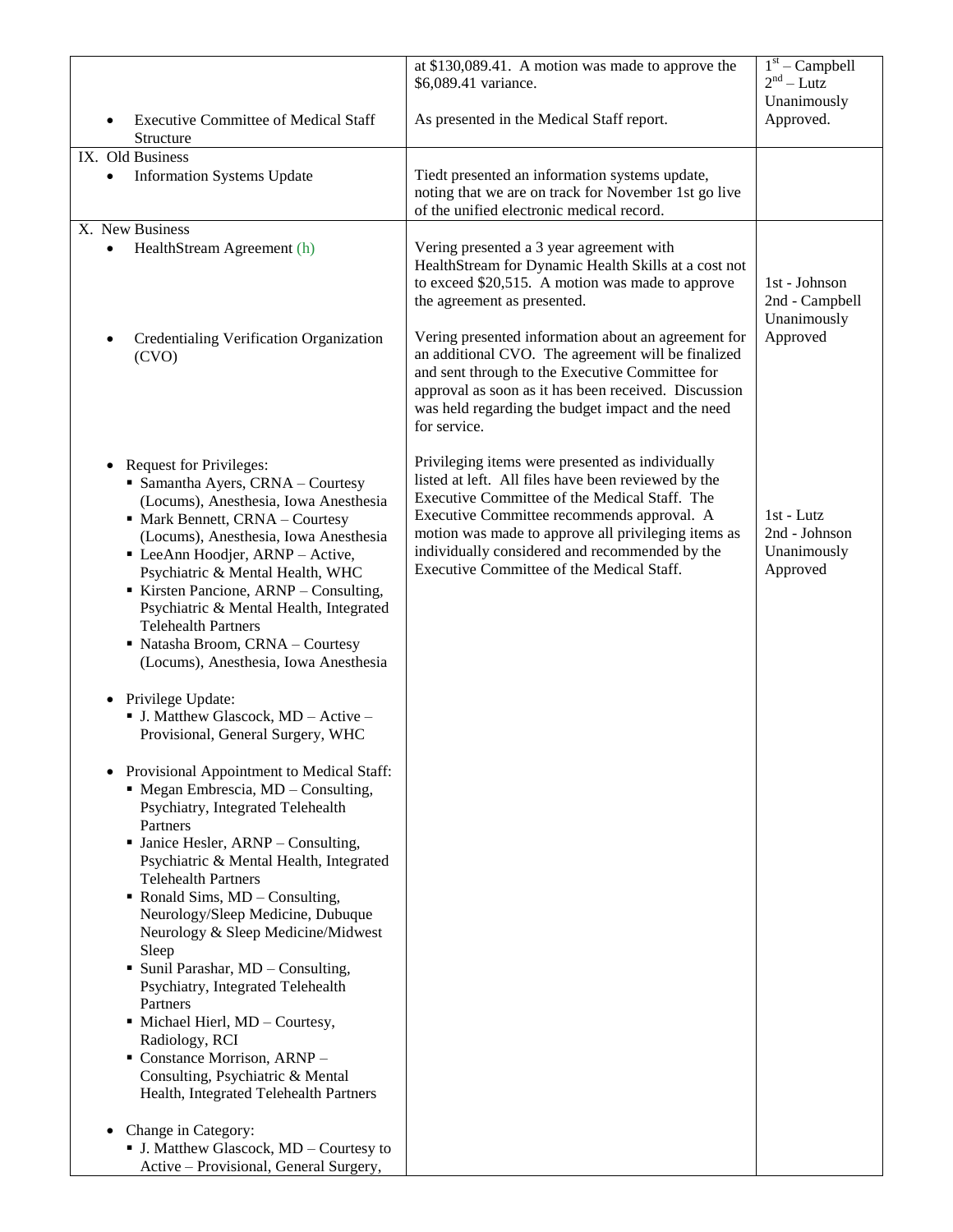|                                                                                                                                                                                                                                                                                                                                                                                                                                                                                                                                                                                                                                                                                                                                                                                                                                      |                                                                                                                                                                            | Unanimously<br>Approved                                 |
|--------------------------------------------------------------------------------------------------------------------------------------------------------------------------------------------------------------------------------------------------------------------------------------------------------------------------------------------------------------------------------------------------------------------------------------------------------------------------------------------------------------------------------------------------------------------------------------------------------------------------------------------------------------------------------------------------------------------------------------------------------------------------------------------------------------------------------------|----------------------------------------------------------------------------------------------------------------------------------------------------------------------------|---------------------------------------------------------|
| XII. Open Session                                                                                                                                                                                                                                                                                                                                                                                                                                                                                                                                                                                                                                                                                                                                                                                                                    | A motion was made to move back into open session<br>at 7:20 p.m. No action was taken in closed session.                                                                    | 1st - Johnson<br>2nd - Campbell                         |
| XI. Closed Session<br>Iowa Code Chapter 21.5.1(1) - Closed session<br>to discuss patient care quality and process<br>improvement initiatives in a meeting of a<br>public hospital or to discuss marketing and<br>pricing strategies or similar proprietary<br>information in a meeting of a public hospital,<br>where public disclosure of such information<br>would harm such a hospital's competitive<br>position when no public purpose would be<br>served by public disclosure.<br>Iowa Code Chapter $21.5.1(i)$ – Closed session<br>to evaluate the professional competency of an<br>individual whose appointment, hiring,<br>performance or discharge is being considered<br>when necessary to prevent needless and<br>irreparable injury to that individual's<br>reputation and that individual requests a<br>closed session. | A motion was made to move into closed session at<br>6:46 p.m. for the purposes identified at left.                                                                         | 1st - Campbell<br>2nd - Lutz<br>Unanimously<br>Approved |
| Person-Centered Care Update                                                                                                                                                                                                                                                                                                                                                                                                                                                                                                                                                                                                                                                                                                                                                                                                          | Solheim presented the person-centered care update,<br>noting that we are still waiting for employee<br>satisfaction data to submit for our Planetree re-<br>certification. |                                                         |
| <b>Financial Assistance Requests</b>                                                                                                                                                                                                                                                                                                                                                                                                                                                                                                                                                                                                                                                                                                                                                                                                 | There were no applications for financial assistance.                                                                                                                       |                                                         |
| Capital Report<br><b>Cash Transfer Report</b>                                                                                                                                                                                                                                                                                                                                                                                                                                                                                                                                                                                                                                                                                                                                                                                        | Bennett presented the capital report and cash transfer<br>report as included in the Board packets.                                                                         |                                                         |
| Finance Committee $(i1 \& i2)$<br>٠                                                                                                                                                                                                                                                                                                                                                                                                                                                                                                                                                                                                                                                                                                                                                                                                  | Bennett reported that the Finance Committee met<br>prior to this meeting.                                                                                                  |                                                         |
| New/Revised Policies & Procedures:<br>None                                                                                                                                                                                                                                                                                                                                                                                                                                                                                                                                                                                                                                                                                                                                                                                           |                                                                                                                                                                            |                                                         |
| • Don Gale, MD - Consulting, Pathology,<br>Allen Hospital/Comp Health<br>• Amber Weber, ARNP - Active, Family<br>Practice, WHC<br>• Linda Martin, MD - Active, Orthopedic<br>Surgery, WHC                                                                                                                                                                                                                                                                                                                                                                                                                                                                                                                                                                                                                                            |                                                                                                                                                                            |                                                         |
| <b>Resignations from Medical Staff:</b><br>Dennis Mangrich, OPA-C, - Courtesy,<br>Orthopedic Surgery PA, Covenant<br>• Stephen Gogel, OPA-C - Courtesy,<br>Orthopedic Surgery PA, Covenant<br>• David Lenninger, CRNA - Courtesy,<br>Anesthesia, Independent Locums<br>Richard Mauer, MD - Courtesy,<br>Ophthalmology, Mauer Eye Center                                                                                                                                                                                                                                                                                                                                                                                                                                                                                              |                                                                                                                                                                            |                                                         |
| <b>WHC</b><br>Scott Johnson, PA-C - Ancillary to<br>Active, Family Practice, UnityPoint                                                                                                                                                                                                                                                                                                                                                                                                                                                                                                                                                                                                                                                                                                                                              |                                                                                                                                                                            |                                                         |